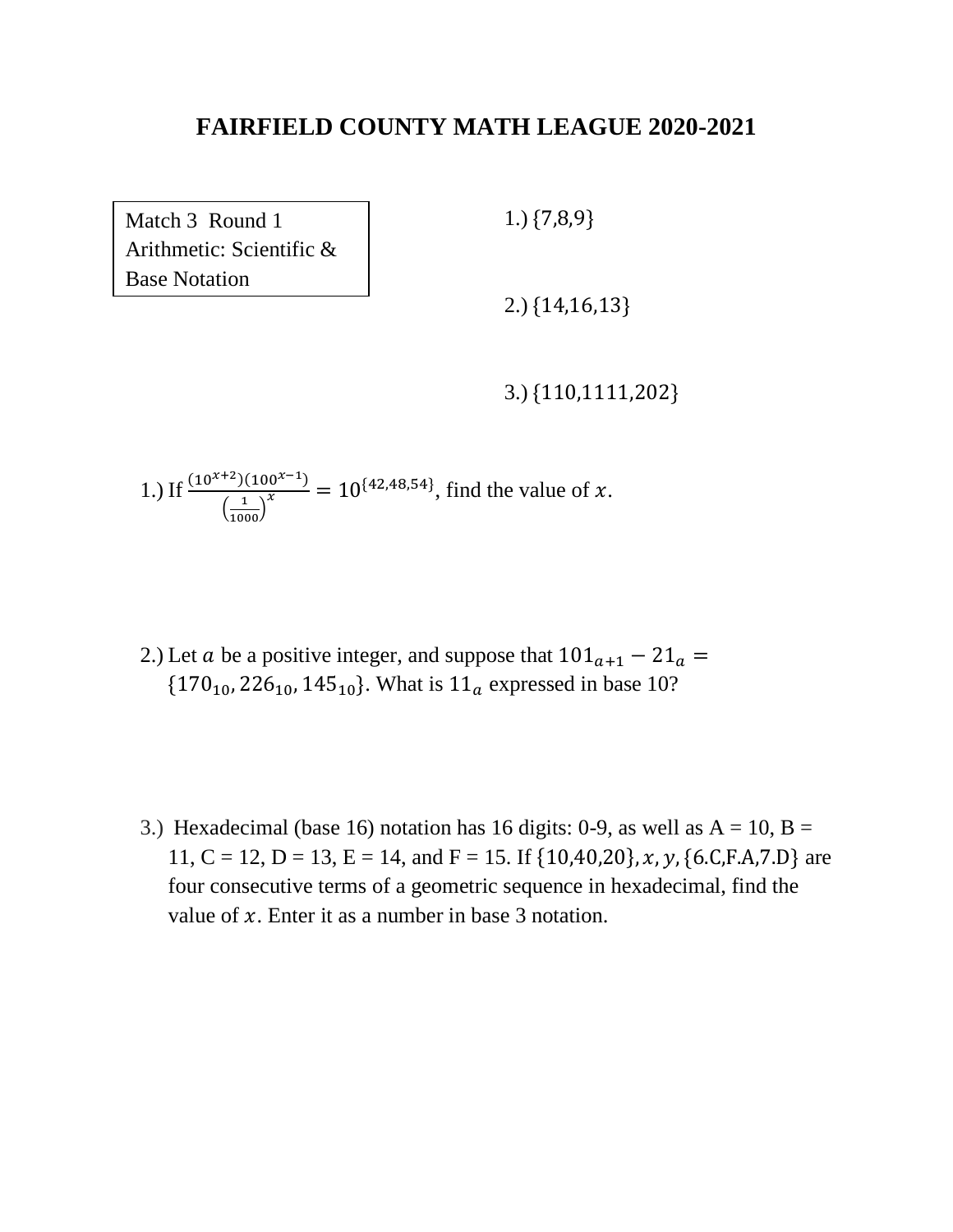Match 3 Round 2 Algebra 1: Word Problems 1.) {60,50,70}

2.) {68,77,86}

3.) {24,36,28}

1.) Ivanna Hybrid commutes to work from home every day. On Monday her average speed in the morning is 50 miles per hour, but on the way home due to traffic she only manages an average speed of 40 miles per hour. If her total commute time on Monday was

{two hours and forty-two minutes, two hours and fifteen minutes, three hours and nine minutes}, find the distance from her home to her work in miles.

- 2.) The formula for converting a temperature in degrees Celsius  $(C)$  to its exact equivalent in degrees Fahrenheit (*F*), is  $F = \frac{9}{5}$  $\frac{5}{5}C + 32$ . A popular approximate way of performing the same conversion is phrased as "double it and add 30". If on a given day the approximation gives a temperature in degrees Fahrenheit that is {2,3,4} degrees Fahrenheit higher than the actual temperature, find the actual temperature in degrees Fahrenheit.
- 3.) A large bowl contains only peanuts and cashews. Initially, the bowl contains a total of {30,45,35} cups of nuts. Then {6,4,4} cups of peanuts and {9,11,9} cups of cashews are added to the bowl. As a result, the quantity number of cups of peanuts is now one half of what it was previously. How many number of cups of cashews cups of peanuts were in the bowl originally?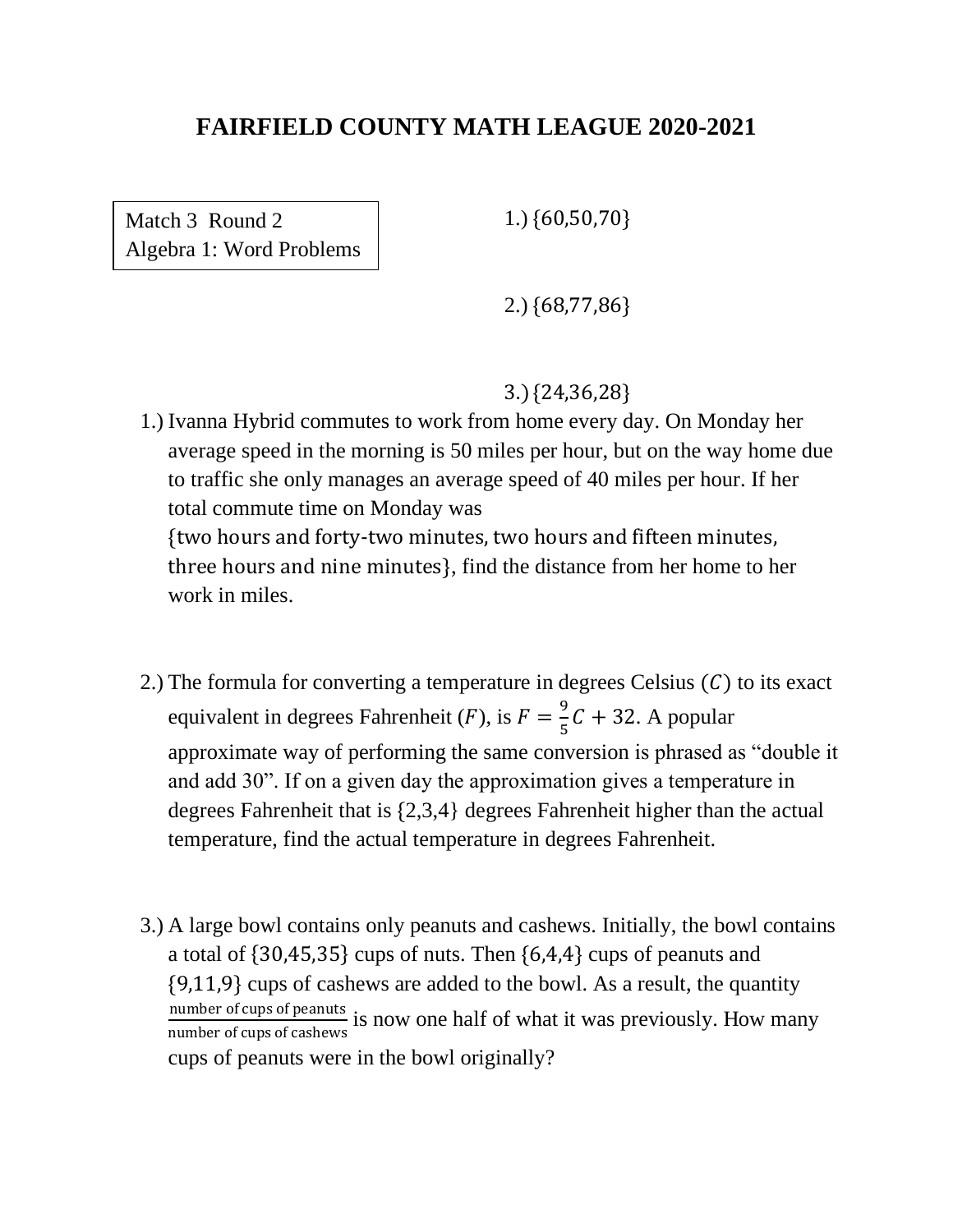Match 3 Round 3 Geometry: Polygons 1.) {54,65,77}

2.) {41,73,124}

3.) {3540,1980,1560}

- 1.) How many diagonals are in a polygon whose interior angle measures in degrees total {1800,1980,2160}?
- 2.) The diagram (not drawn to scale) shows octagon  $ABCDEFGH$ .  $AB = CD = EF = GH = 1$  and  $BC =$  $DE = FG = HA = x\sqrt{2}$ . Each interior angle of the octagon measures  $135^{\circ}$ . The area of the octagon is  ${3,5,9}$ . Find  $100x$  rounded to the nearest integer.



3.) A regular  $m$ -gon and a regular  $n$ -gon, with  $m < n$ , have the property that the difference between the measure of one interior angle of each is {6,8,9} degrees. Find the largest possible value of  $n$ .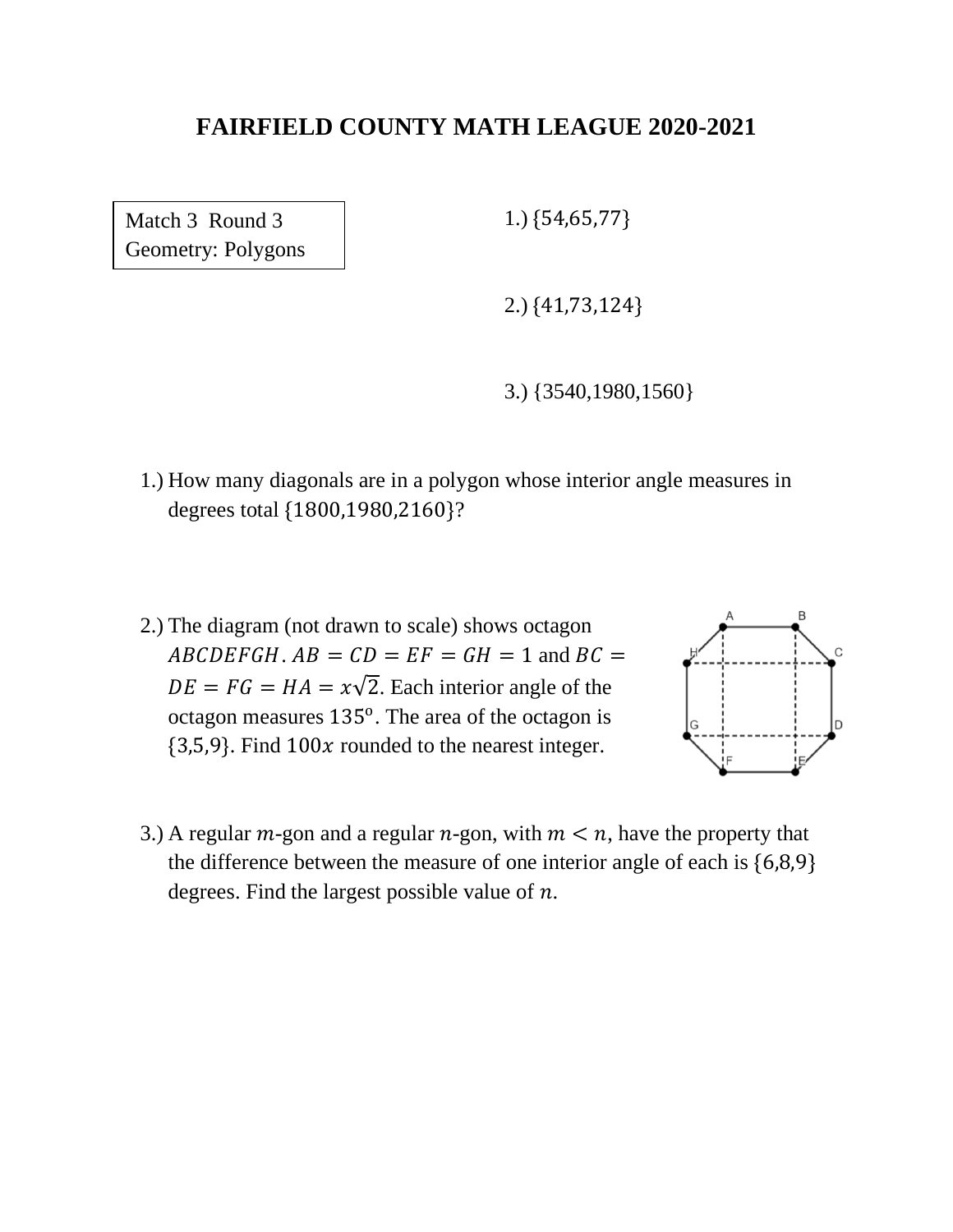Match 3 Round 4 Algebra 2: Functions & Inverses

1.) {27,31,35}

2.) {6,10,7}

3.) {35,29,23}

Note: the inverse  $f^{-1}$  of a function  $f$ is not necessarily a function.

1.) If  $f(x) = 2x + 5$  and  $f^{-1}(f^{-1}(a)) = \{3,4,5\}$ , find the value of a.

- 2.) Let *k* be a rational number that can be expressed in simplest form as  $\frac{a}{b}$  where a and b are integers. If  $g(x) = x^3 + 3x - 10$  and  $g^{-1}({10k^2 - 6k + }$  $5,14k^2 + 2k - 3,36k^2 + 2k + 8$   $) = 2k$ , find  $\frac{1}{2}ab - b$ .
- 3.) Let  $f(x) = a\sqrt{x + b} + c$ , where a, b, and c are real constants. If  $2f(4x +$ 1) has a domain of  $x \geq -\frac{9}{16}$  $\frac{9}{16}$  and a range of  $y \le 100$  and  $f(1) = 41$ , find  ${f(5), f(11), f(19)}$ .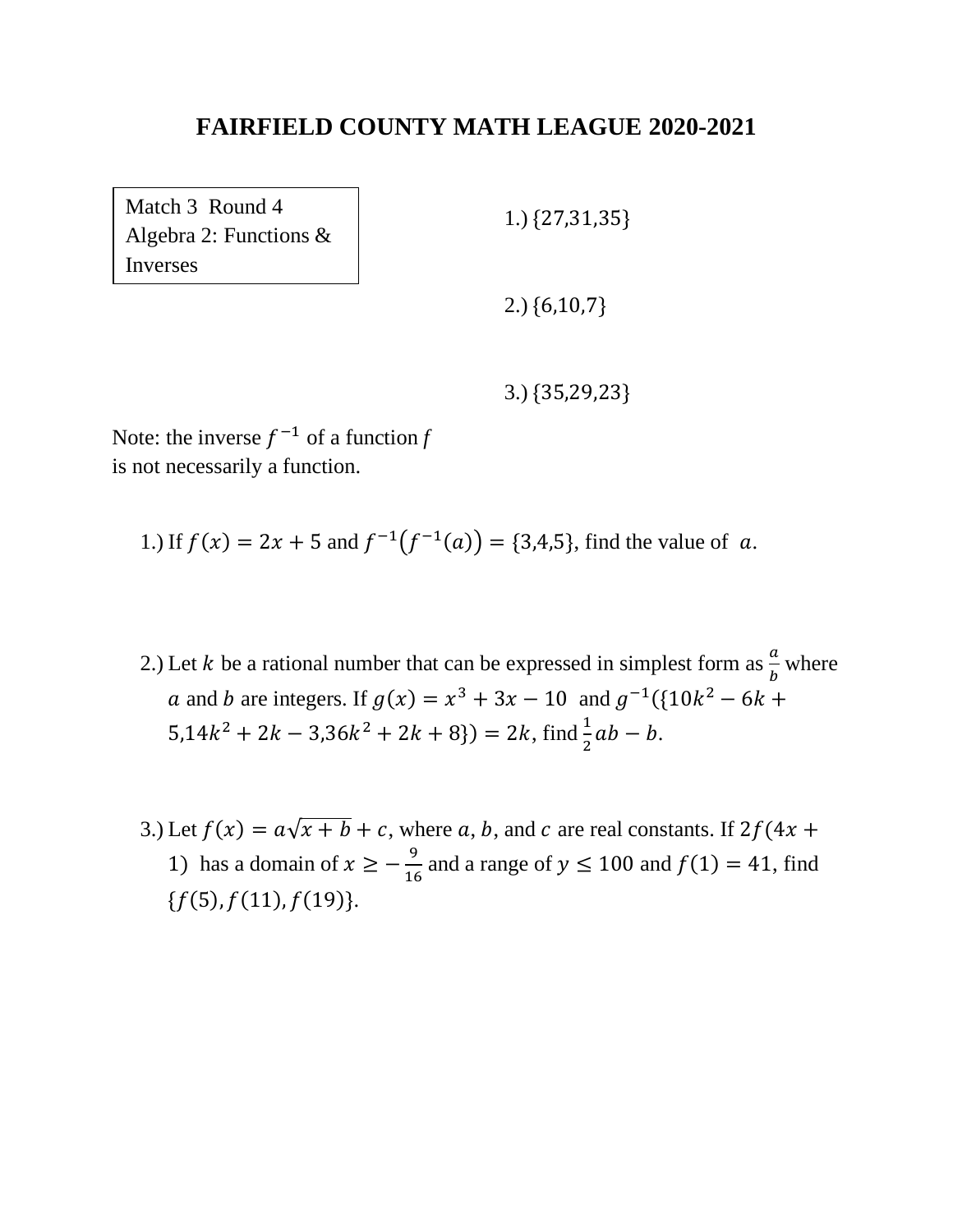Match 3 Round 5 Precalculus: Exponents & Logarithms

1.) {616,216,416}

2.) {81,625,2401}

3.) {21,29,25}

1.) If *a* and *b* are positive integers and  $\frac{5^{a} \times 2^{b}}{5^{10} \times 3^{25}}$  $rac{5^{10}*2^{10}}{5^{10}*2^3}$  = 8 \* 10<sup>{300,100,200}</sup>, find the value of  $a + b$ .

2.) If 
$$
\log_{\{3,5,7\}}\left(1-\frac{1}{2}\right) + \log_{\{3,5,7\}}\left(1-\frac{1}{3}\right) + \dots + \log_{\{3,5,7\}}\left(1-\frac{1}{n}\right) = -4
$$
, find the value of *n*.

3.) If  $\log_3{45,135,405} = x$  and  $\log_4{400,1600,100} = y$ , then  $\log_3{4} = \frac{ax-b}{cx-d}$  $cy-d$ for positive integers  $a, b, c$ , and  $d$ , where  $a$  and  $c$  are relatively prime. Find the value of  $a + 2b + 3c + 4d$ .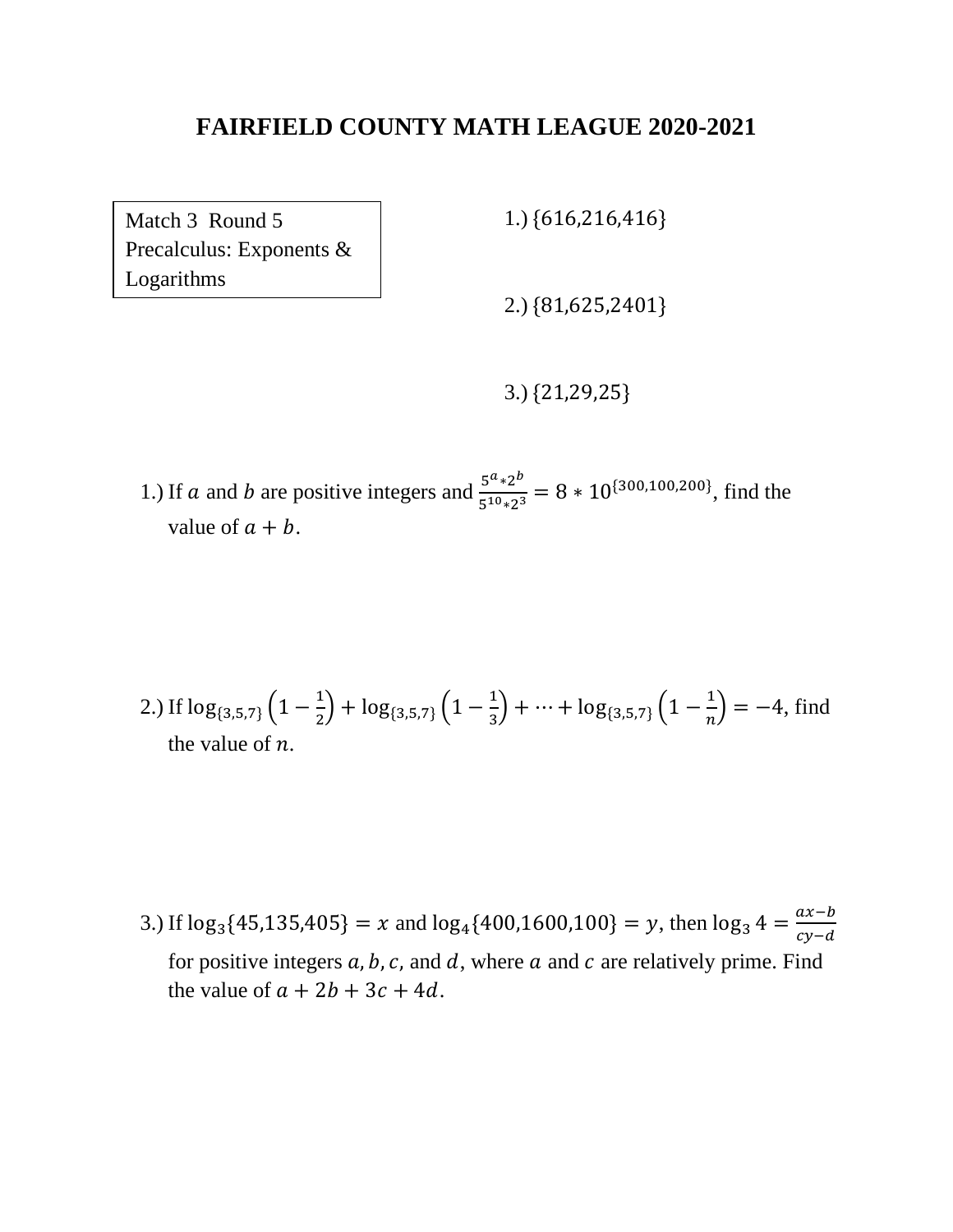Match 3 Round 6 Miscellaneous: Matrices 1.) {22,17,12}

2.) {6,8,10}

3.) {43,45,48}

 $1.)$  If  $\vert$ a a  $\begin{bmatrix} a & a \\ c & c \end{bmatrix} + \{2,3,4\} \begin{bmatrix} 6 & b \\ b & 1 \end{bmatrix}$ b 1  $=\begin{bmatrix} 15 & 33 \\ 50 & 3 \end{bmatrix}$ 50 d , find the value of  $d$ .

2.) If 
$$
A = \begin{bmatrix} 4 & 2 \\ 7 & x \end{bmatrix}
$$
 and  $det(2A^{-1}) = \begin{Bmatrix} \frac{2}{5}, \frac{2}{9}, \frac{2}{13} \end{Bmatrix}$ , find the value of x.

3.) If  $A = |$ x 8  $\begin{bmatrix} x & 8 \\ y & z \end{bmatrix}$ ,  $B = \begin{bmatrix} 9 & -1 \\ 3 & 4 \end{bmatrix}$ 3 4  $\bigcup_{i}$ ,  $x > 0$ ,  $AB = BA$ , and det $(A) =$  ${321, 417, 576}$ , find the value of z.